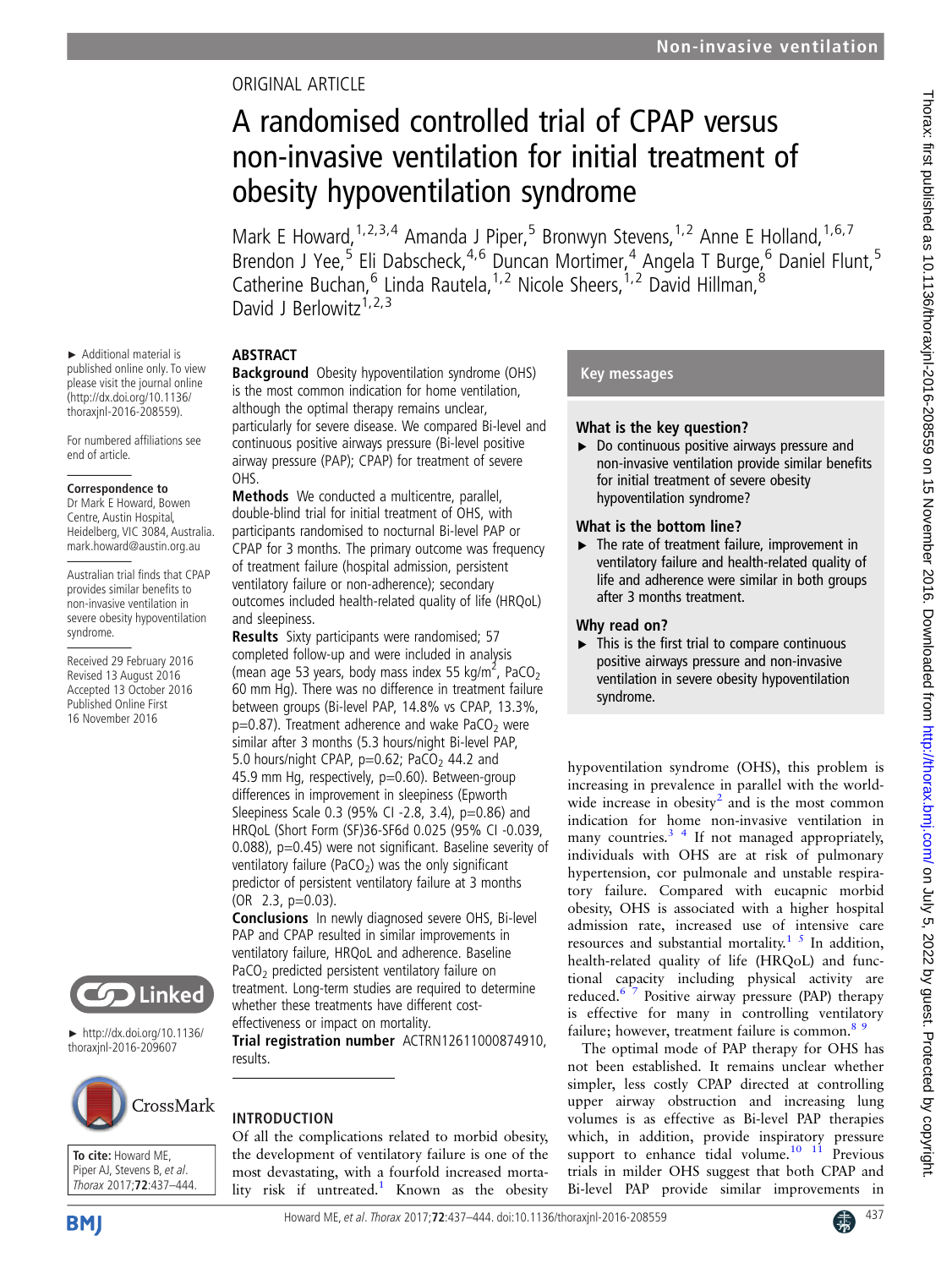ventilatory failure, symptoms and sleepiness over a period of 2– 3 months[.7 12](#page-7-0) One of these studies excluded patients with persistent severe nocturnal hypoventilation during their first night on CPAP.<sup>[7](#page-7-0)</sup> Furthermore, this trial used Bi-level PAP that relied on the patient's inspiratory effort to trigger support from the ventilator (spontaneous mode). Central apnoeas or failure to trigger the ventilator into the inspiratory phase may occur with this mode, $13$  resulting in persistent hypoxaemia and sleep disruption.[14](#page-7-0) Spontaneous-timed ventilator modes attempt to overcome this problem by providing a ventilator delivered breath in the absence of adequate patient efforts, although a recent trial in milder ambulatory patients with OHS found no benefit in comparison to  $CPAP^{12}$  $CPAP^{12}$  $CPAP^{12}$ . The present trial aimed to address these deficiencies to help resolve doubt about choice of therapy for OHS, including its more severe forms. It compared the impact of simpler, less costly CPAP with Bi-level PAP on treatment failure including hospital re-admission. Bi-level PAP was implemented in spontaneous timed mode to minimise failure to trigger the ventilator and potentially optimise the ventilatory support offered by this mode of PAP. The study included all severities of OHS, not limiting the initial severity of ventilatory failure or hypoxaemia to milder variants.

#### **METHODS**

#### Participants

Participants with a primary diagnosis of OHS (body mass index (BMI)  $>30 \text{ kg/m}^2$  and daytime PaCO<sub>2</sub>  $>45 \text{ mm Hg}$ ) were recruited from the ventilatory failure services at Austin Health, the Alfred Hospital (Melbourne) and The Royal Prince Alfred Hospital (Sydney), Australia. Potential participants were excluded if they had another condition that may contribute to hypoventilation including neuromuscular disease, chest wall abnormalities, respiratory depressant medications, COPD or an  $FEV<sub>1</sub>/FVC$  ratio <70% after bronchodilators. Participants presented either as a stable outpatient referral or following a hospital admission with an acute respiratory acidosis and initial stabilisation on Bi-level PAP. Arterial blood pH was in the normal range (7.35–7.45) at randomisation for both groups. Diagnostic polysomnography was not required for diagnosis, but undertaken as clinically indicated outside the protocol. Prior ventilatory support (Bi-level PAP or CPAP) was permitted provided the duration was <1 month in the 3 months prior to enrolment.

#### Study design and intervention

This randomised, double-blind, parallel trial compared Bi-level PAP with CPAP in incident cases of OHS over 3 months. The Bi-level PAP group received non-invasive ventilation using a spontaneous timed mode of ventilatory support. Fixed pressure CPAP was used in the CPAP group. The protocol included a planned change to Bi-level PAP in the event of treatment failure in the CPAP group. Polysomnography was used to facilitate titration of PAP settings at randomisation (details in online [supplement](http://dx.doi.org/10.1136/thoraxjnl-2016-208559)). CPAP or Bi-level expiratory pressure was titrated to overcome obstructive events. In the Bi-level PAP group, the ventilator rate and pressure support were titrated to overcome nocturnal hypoventilation. Supplemental oxygen was added to maintain  $SpO<sub>2</sub> \ge 90\%$ . No formal dietary advice or exercise programme was prescribed.

The project was approved by the Human Research Ethics Committees at Austin Health, The Alfred Hospital and The Royal Prince Alfred Hospital and all participants provided written informed consent. The study is registered at anzctr.org. au (ACTRN12611000874910).

### Randomisation and masking

Demographic information, anthropomorphic data, medical history and medications were collected at recruitment. Spirometry and daytime seated arterial blood gases were measured to assess eligibility criteria. Following baseline data collection, participants were randomly assigned (1:1) using a secure web-based randomisation system ([http://www.randomization.](http://www.randomization.com) [com\)](http://www.randomization.com) with a block size of four. Allocation concealment was maintained using opaque, sealed envelopes. The devices used were able to deliver both CPAP and Bi-level PAP (VPAP III STA, ResMed, Bella Vista, Australia; Harmony, Philips Respironics, USA), enabling participants and assessors to be blinded to condition.

#### **Outcomes**

Control of ventilatory failure, healthcare utilisation, mortality, HRQoL, treatment adherence and physical activity were measured. The primary outcome of treatment failure was defined, a priori, as any of hospital admission, persistent or worsening ventilatory failure (failure of PaCO<sub>2</sub> to fall below 60 mm Hg within 3 months or a rise in PaCO<sub>2</sub> of 10 mm Hg from baseline at any time) or non-adherence (defined as average PAP use of <2 hours per night since last review for two consecutive reviews). $9\frac{15}{2}$  $9\frac{15}{2}$ 

#### Hospital attendance, ventilatory failure and adherence

Seated daytime arterial blood gases on room air for at least 10 min, and anthropomorphic data were measured at baseline, 1 and 3 months. Hospital and health professional attendances, medications, oxygen usage and participation in activities (eg, work, study and household duties) were recorded after 2 weeks and at the end of each month of treatment via a structured interview. Daily PAP usage was downloaded from the device at 1 and 3 months by a separate unblinded assessor.

#### HRQoL, cardiovascular risk factors, pulmonary function and physical activity

Participants completed questionnaires measuring sleepiness (Epworth Sleepiness Scale),<sup>18</sup> generic (Short Form  $36^{19}$   $20$  and respiratory HRQoL (Severe Respiratory Insufficiency Questionnaire) $21$  at baseline and 3 months. A morning, fasted venous blood sample was taken at baseline and 3 months for haemoglobin, lipid profile, haemoglobin A1C and C reactive protein. Maximal inspiratory and expiratory pressures and physical activity (sedentary time, moderate-to-vigorous physical activity and number of steps per day) were measured at baseline and 3 months (details in online [supplement](http://dx.doi.org/10.1136/thoraxjnl-2016-208559)).

#### Statistical analysis

Baseline characteristics were expressed as mean and SD or percentages with 95% CIs and compared using Student's t-test and  $\chi^2$  analysis, respectively. The proportion within each group with treatment failure (primary outcome) was calculated and compared between groups with  $\chi^2$  analysis, with a sample of 60 providing an 80% power to detect a 33% difference between groups.

Linear mixed models were used to examine the fixed effects of group (Bi-level PAP or CPAP), time (baseline, 1 and 3 months after commencing treatment) and their interaction, on arterial blood gas analysis, cardiovascular risk factors, physical activity and HRQoL, with the participant as a random (constant) intercept, fitted using restricted maximum likelihood and an autoregressive covariance structure to adjust for serial correlation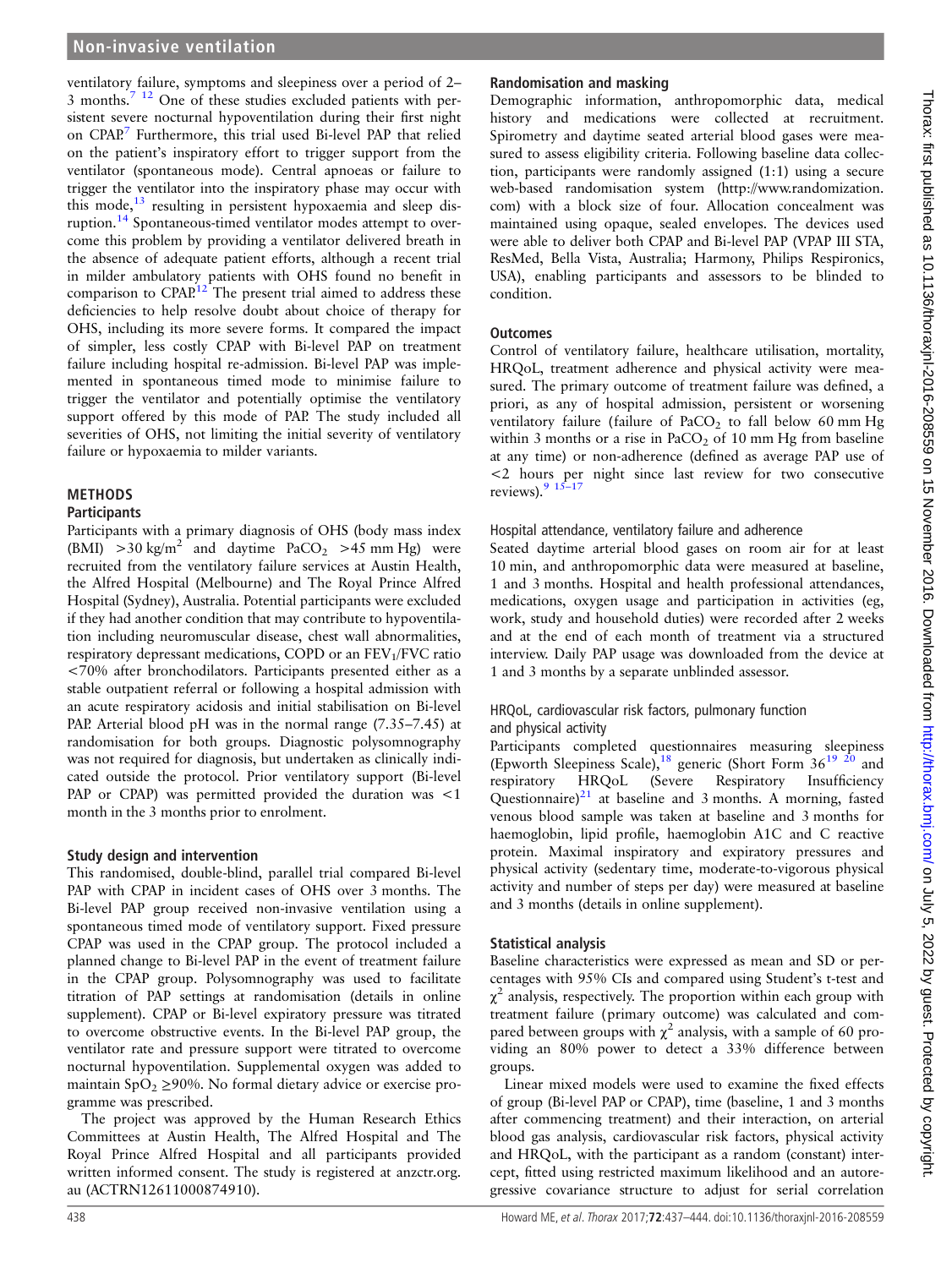across time (xtmixed, STATA software, V.11, StataCorp, College Station, Texas, USA). Outcomes were assessed at all three time points and the time point interaction with group was also determined. Model assumptions were verified by examining residuals plots. Intention-to-treat analysis was used. The relationship between potential predictor variables (independent predictors based on existing literature and biological plausibility) and persistent ventilatory failure at 3 months was evaluated by calculating univariate ORs (standardised for continuous variables).

#### RESULTS

#### Participant characteristics

Sixty participants were randomised from 170 people assessed for eligibility between 1 November 2011 and 31 December 2013 (figure 1). Data collection was completed on 30 June 2014 after the recruitment target was met. Mean age was 53 years (SD 10), BMI 54.9 kg/m<sup>2</sup> (SD 11.9) and PaCO<sub>2</sub> 59.6 mm Hg (SD 13.8) with no difference in baseline characteristics between the groups ([table 1\)](#page-3-0). Thirty-four participants used PAP therapy prior to randomisation, 21 using Bi-level PAP (initiated during an acute admission) and 13 used CPAP (12 as an outpatient prior to referral and 1 during an acute admission). On diagnostic polysomnography (n=47, 22 in Bi-level PAP and 25 in CPAP groups), mean apnoea hypopnoea index was 82 events per hour (SD 45.1) with oxygen saturation <90% for 67% (SD 31.4%) of sleep (no difference between groups). Two participants in the Bi-level PAP group and one in the CPAP group withdrew from the study and were not included in the

analysis of the primary end point. All participants were included in the mixed models for the secondary outcome analysis. The criteria to change from CPAP to Bi-level PAP in the CPAP group did not occur prior to 3 months for any participant and all remained on CPAP. After titration with polysomnography, the mean expiratory positive airway pressure (EPAP) was 11.9 cm H2O (SD 2.3), inspiratory positive airway pressure (IPAP) 19.3 cm  $H<sub>2</sub>O$  (SD 2.8) and rate 15.0 breaths/min (SD 2.7) in the Bi-level PAP group. Mean CPAP was  $15.2 \text{ cm H}_2\text{O}$ (SD 2.8).

#### Primary end point: treatment failure

There was no difference in the proportion of participants with treatment failure after 3 months (Bi-level PAP 14.8% vs CPAP 13.3% (between-group difference 1.5% (95% CI −16.6% to 19.6%), p=0.87, Bi-level PAP n=27, CPAP n=30, fi[gure 2\)](#page-3-0). This outcome was not changed by including those that withdrew during the course of the study as treatment failures in the analysis (Bi-level PAP 20.7% vs CPAP 16.1%,  $p=0.65$ ) and there was no relationship between study site and treatment failure. Adherence (mean at the final review 5.3 hours/night (2.63) Bi-level PAP, 5.0 hours/night (2.4) CPAP; adherent <2 hours/night, Bi-level PAP 14.8% versus CPAP 10.0% (between-group difference 4.8% (−12.4% to 22.0%), p=0.58), hospital admissions (Bi-level PAP 11.1% vs CPAP 10.0% (between-group difference 1.1% (−14.9% to 17.1%), p=0.89) and persistent severe hypercapnia (PaCO<sub>2</sub>  $\geq$ 60 mm Hg: Bi-level PAP 0.0% vs CPAP 6.9% (between-group difference 6.9%



Figure 1 Flow diagram of participants through the study (consort diagram). PAP, positive airway pressure.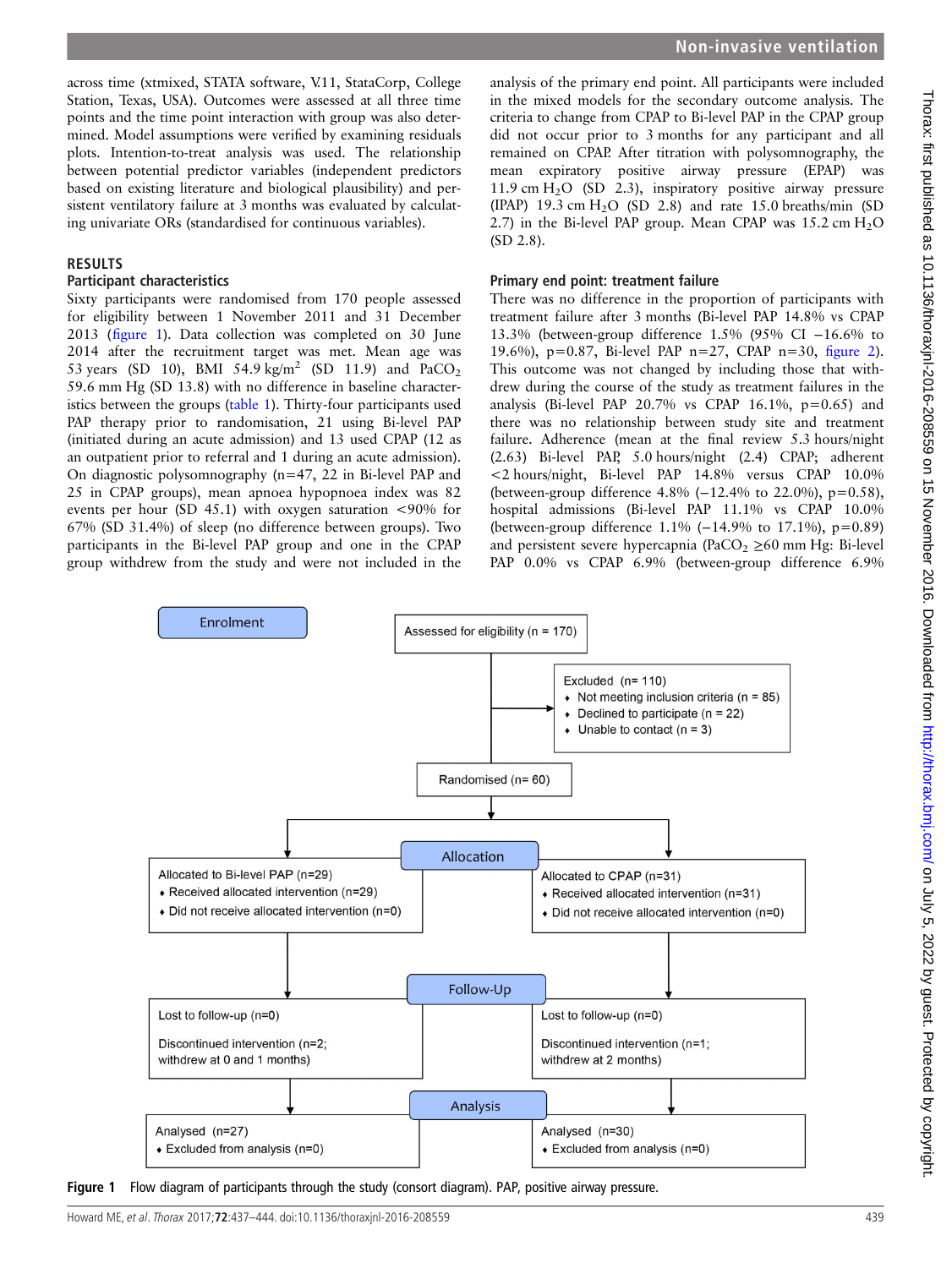#### <span id="page-3-0"></span>Table 1 Baseline characteristics

|                                     | Bi-level PAP (n=29)          | $CPAP$ (n=31)                |  |
|-------------------------------------|------------------------------|------------------------------|--|
| Age (years)                         | 53.2 (10.7)                  | 52.9 (10.0)                  |  |
| Gender (% male)*                    | 48.3% (30.1% to 66.5%)       | 58.1% (40.7% to 75.4%)       |  |
| Presentation*                       | 37.9% Acute (20.3% to 55.6%) | 45.2% Acute (27.6% to 62.7%) |  |
| Comorbidities (n)                   | 3.43(1.85)                   | 2.94(1.44)                   |  |
| BMI ( $\text{kg/m}^2$ )             | 55.3 (12.9)                  | 54.5 (11.0)                  |  |
| Neck circumference (cm)             | 48.9 (5.85)                  | 49.9 (3.76)                  |  |
| Waist circumference (cm)            | 147.4 (22.9)                 | 146.1 (16.7)                 |  |
| Hip circumference (cm)              | 154.1 (25.7)                 | 155.5 (20.5)                 |  |
| Waist:hip ratio                     | 0.966(0.119)                 | 0.945(0.078)                 |  |
| Previous PAP therapy*               | 44.8% (26.7% to 62.9%)       | 67.7% (51.3% to 84.2%)       |  |
| Spirometry                          |                              |                              |  |
| $FEV_1(L)$                          | 1.99(0.83)                   | 1.85(0.68)                   |  |
| $FEV1$ (% predicted)                | 64.0 (17.8)                  | 60.3(15.4)                   |  |
| $FVC$ (L)                           | 2.49(1.03)                   | 2.32(0.90)                   |  |
| FVC (% predicted)                   | 62.0(18.2)                   | 57.4 (16.8)                  |  |
| FER (per cent)                      | 81.2 (8.98)                  | 80.6 (5.79)                  |  |
| ABG (inclusion criteria assessment) |                              |                              |  |
| pH                                  | 7.37(0.05)                   | 7.37(0.04)                   |  |
| PaCO <sub>2</sub> (mm Hq)           | 60.1 (17.2)                  | 59.1 (9.9)                   |  |
| PaO <sub>2</sub> (mm Hq)            | 60.2(11.7)                   | 61.1(13.2)                   |  |
| Bicarbonate (mmol)                  | 31.8 (7.61)                  | 33.5 (4.10)                  |  |
| Base excess                         | 7.49 (8.41)                  | 7.73 (5.96)                  |  |
| Supplemental oxygen*                | 13.8% (3.9% to 31.7%)        | 16.1% (5.4% to 33.7%)        |  |

Values represent mean (SD), or \* percentage (95% CIs).

ABG, arterial blood gas; BMI, body mass index; FER, forced expiratory rate, FEV<sub>1</sub>/FVC; PAP, positive airways pressure.

(−2.3% to 16.1%), p=0.20; 0% in both groups at 3 months) were each similar in both groups (figure 2). There were similar improvements in PaCO<sub>2</sub>, PaO<sub>2</sub> and bicarbonate after 1 and 3 months of treatment in each group, but no significant treatment group by time interaction (fi[gure 3A](#page-4-0)–C). However, there was a trend towards more patients in the CPAP group having a persistently elevated PaCO<sub>2</sub> ( $>45$  mm Hg) at 1 month (CPAP 65.5% (95% CI 45.7% to 82.1%), Bi-level PAP 39.1% (95% CI 19.7 to 61.5),  $\chi^2$ =3.59, p=0.058), but this was less evident after 3 months (CPAP 53.6% (95% CI 33.9% to 72.5%), Bi-level PAP 37.0% (95% CI 19.4% to 57.6%),  $\chi^2 = 1.52$ ,

p=0.218). None of the participants required supplemental oxygen after final titration of their device therapy with polysomnography. No unintended effects were reported during the study.

#### Secondary and exploratory end points

#### HRQoL and sleepiness

Sleepiness and HRQoL improved on treatment, with no between-group difference in the degree of improvement seen (fi[gure 4\)](#page-5-0). The mean Epworth Sleepiness Scale scores fell from a mild-level of chronic sleepiness to the normal range (11.8 to 7.4



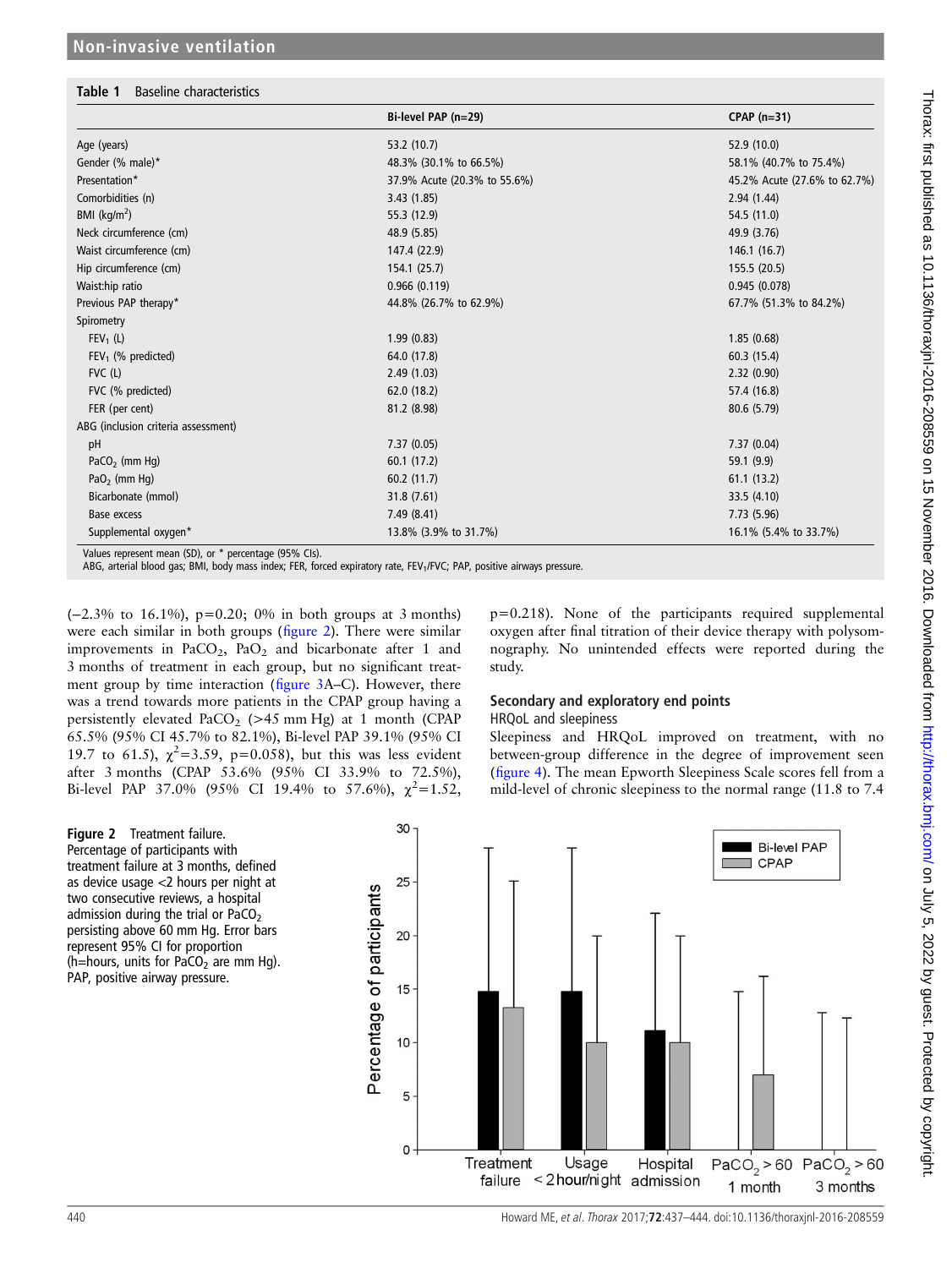<span id="page-4-0"></span>

Figure 3 Daytime arterial blood gas analysis: (A) PaCO<sub>2</sub>; (B) PaO<sub>2</sub>; (C) Bicarbonate. Daytime arterial blood gas analysis at baseline (randomisation), 1 and 3 months after treatment with Bi-level positive airway pressure (PAP) or CPAP (means and 95% CIs).

for all participants,  $p < 0.01$ , fi[gure 4](#page-5-0)A). Generic and respiratoryspecific HRQoL also improved from baseline to 3 months in both groups with improvements in all subscales apart from bodily pain (see fi[gure 4B](#page-5-0), C and online [supplementary table](http://dx.doi.org/10.1136/thoraxjnl-2016-208559) [S1](http://dx.doi.org/10.1136/thoraxjnl-2016-208559)). This included improvement in the subscales related to mental health and physical function. There were no significant group by time interactions.

#### Cardiovascular risk factors, physical activity and pulmonary function

There was no difference in cardiovascular risk markers between the Bi-level PAP and CPAP groups ([table 2](#page-6-0)). Total cholesterol and high-density lipoprotein both increased after 3 months; however, there was also a non-significant trend to a rise in lowdensity lipoprotein. Haemoglobin A1C fell slightly and there was no change in blood pressure. Weight also fell in both groups with an average loss of 6.7 kg for all participants over 3 months (fi[gure 4D](#page-5-0)), with non-significant increases in physical activity ([table 2\)](#page-6-0). Maximal inspiratory pressure increased in both groups ([table 2\)](#page-6-0).

#### Predictors of persistent ventilatory failure

An exploratory analysis assessed the relationship between persistent ventilatory failure at 3 months (PaCO<sub>2</sub> > 45 mm Hg) and predictor variables (see online [supplementary table S2\)](http://dx.doi.org/10.1136/thoraxjnl-2016-208559). Only  $PaCO<sub>2</sub>$  at initial presentation was significantly related to persistent ventilatory failure (OR 2.3,  $p=0.03$ ). Those in the highest quartile at presentation (PaCO<sub>2</sub>  $>62$  mm Hg) had more than an eightfold increased risk of persistent ventilatory failure (OR 8.2,  $p=0.02$ ) compared with those in the lowest quartile (PaCO<sub>2</sub>)

≤50 mm Hg). Consistent with this finding, those with a lower pH or higher bicarbonate at presentation had a non-significant trend towards increased risk of persistent ventilatory failure at 3 months. Similar trends were observed with increasing age, lower absolute  $FEV<sub>1</sub>$  and lower baseline respiratory disturbance index on polysomnography.

#### **DISCUSSION**

In those with recently diagnosed OHS, this project found that CPAP and Bi-level PAP had similar rates of treatment failure and provided similar improvements in control of ventilatory failure, HRQoL and cardiovascular risk factors after 3 months of treatment, although there was a trend for ventilatory failure to remit more rapidly in the Bi-level PAP group. The project population included those with severe ventilatory failure and also used a controlled mode of ventilation in the Bi-level PAP group in order to provide this therapy in its optimal form and maximise the likelihood of identifying a difference between the groups. Persistent mild ventilatory failure was common after 3 months of treatment, with the severity of ventilatory failure at presentation the only clear predictor. These findings suggest that CPAP can be safely used to treat isolated OHS of all severities following initial stabilisation and with careful monitoring.

The very high mortality and morbidity associated with OHS has led clinicians to use PAP therapies in order to minimise these risks. While CPAP can result in substantial improvements in ventilatory failure in patients with severe obesity hypoventilation, it is clear that nocturnal hypoventilation and daytime hypercapnia may persist in some patients with OHS on this treatment.[8](#page-7-0) This is perhaps not surprising given that CPAP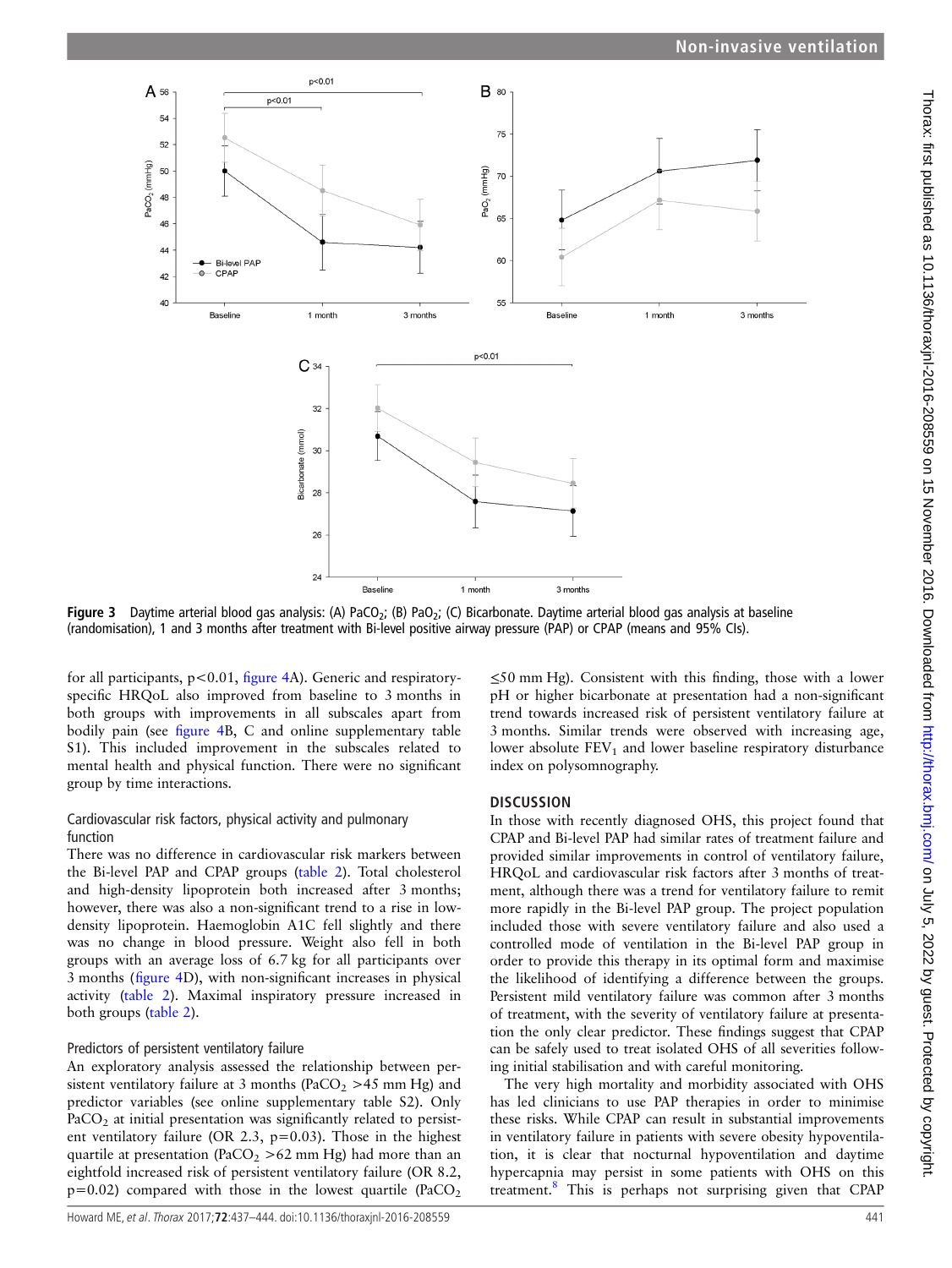<span id="page-5-0"></span>

Figure 4 Sleepiness, health-related quality of life and weight. (A) Sleepiness (ESS, Epworth Sleepiness Scale), (B) generic quality of life (SF36, Short Form 36), (C) respiratory-specific quality of life (SRI, Severe Respiratory Insufficiency Questionnaire) and (D) weight at baseline and 3 months after treatment with Bi-level positive airway pressure (PAP) or CPAP (means and 95% CIs).

addresses only some of the purported mechanisms for OHS. CPAP is expected to improve the increased work of breathing related to upper airway obstruction during sleep (obstructive sleep apnoea (OSA)) and by increasing lung volumes to reduce airways resistance and flow limitation evident at low lung volumes and recruit atelectatic lung.<sup>22</sup> <sup>23</sup> However, it is not expected to overcome the work of breathing due to reduced chest wall compliance in severe obesity, nor directly correct hypercapnia by increasing tidal volume. Clinicians have sought to use non-invasive ventilation (usually Bi-level PAP) to overcome the latter issues, with OHS now the most common indication for non-invasive ventilation in many countries.<sup>3</sup> <sup>4</sup> However, our results both support and, by their inclusion of more severe cases (higher inclusion  $PaCO<sub>2</sub>$  and BMI, and lower FVC), extend the findings of two previous randomised controlled trials of CPAP versus Bi-level PAP in suggesting that CPAP provides similar improvements in ventilatory failure and symptoms to Bi-level PAP after 3 months of treatment, regardless of mode.<sup>[7 12](#page-7-0)</sup> There was a trend in the current trial towards those with more severe OSA being less likely to have persistent ventilatory failure after 3 months, supporting the concept that upper airway obstruction during sleep (corrected by both CPAP and Bi-level PAP) is one of the important determinants of treatment response.<sup>24</sup> The current project was not adequately powered to discern whether OSA severity could predict control of ventilatory failure with CPAP alone.

We found improvements in subjective sleepiness and generic and respiratory-specific HRQoL after 3 months of treatment in both groups with average sleepiness returning to normal population levels[.18 20](#page-7-0) Consistent with the findings from the previous randomised trials in milder and ambulant OHS, there was no

difference between the CPAP and Bi-level PAP groups in this population with more severe ventilatory failure.<sup>7</sup> <sup>12</sup> Interestingly, inspiratory muscle pressures improved on PAP therapy and an increase in  $FEV_1$  was also recently reported.<sup>12</sup> Weight loss and recruitment of atelectatic lung with increased lung volumes could explain these findings as changing functional residual capacity impacts inspiratory muscle pressures.<sup>[22 23](#page-7-0)</sup>

OHS is associated with a high incidence of cardiovascular risk factors and cardiac failure.<sup>[1](#page-7-0)</sup> We sought to determine whether PAP may ameliorate some of these risks. Weight fell in both groups, in accordance with previous work.<sup>[7 25](#page-7-0)</sup> We did not assess body composition or whether some of the weight loss related to diuresis after commencing PAP therapy. However, in a previous study the fall in weight in a similar group of patients with OHS was due primarily to fat mass loss.<sup>[25](#page-7-0)</sup> Haemoglobin A1C fell slightly, suggesting improved glycaemic control. Subjectively physical functioning improved on the HRQoL scores, a potential explanation for this fall, although we were unable to demonstrate improvements in objectively measured physical activity. Increased physical activity after commencing treatment in OHS has previously been related to weight loss, specifically loss of  $\text{fat.}^{25}$  $\text{fat.}^{25}$  $\text{fat.}^{25}$  In the very severe population in this project, baseline activity was very low, even in comparison to previous reports in OHS.<sup>25</sup> The lack of change in activity on treatment suggests that correction of sleepiness and ventilatory failure alone are not sufficient to improve a complex behaviour like physical activity.

The only significant predictor of persistent ventilatory failure after 3 months was the degree of ventilatory failure (PaCO<sub>2</sub>) at presentation, with an eightfold increased risk for those with a PaCO<sub>2</sub> of  $>62$  mm Hg. There was a trend for those with poorer ventilatory function (lower  $FEV<sub>1</sub>$ ) and increasing age to have a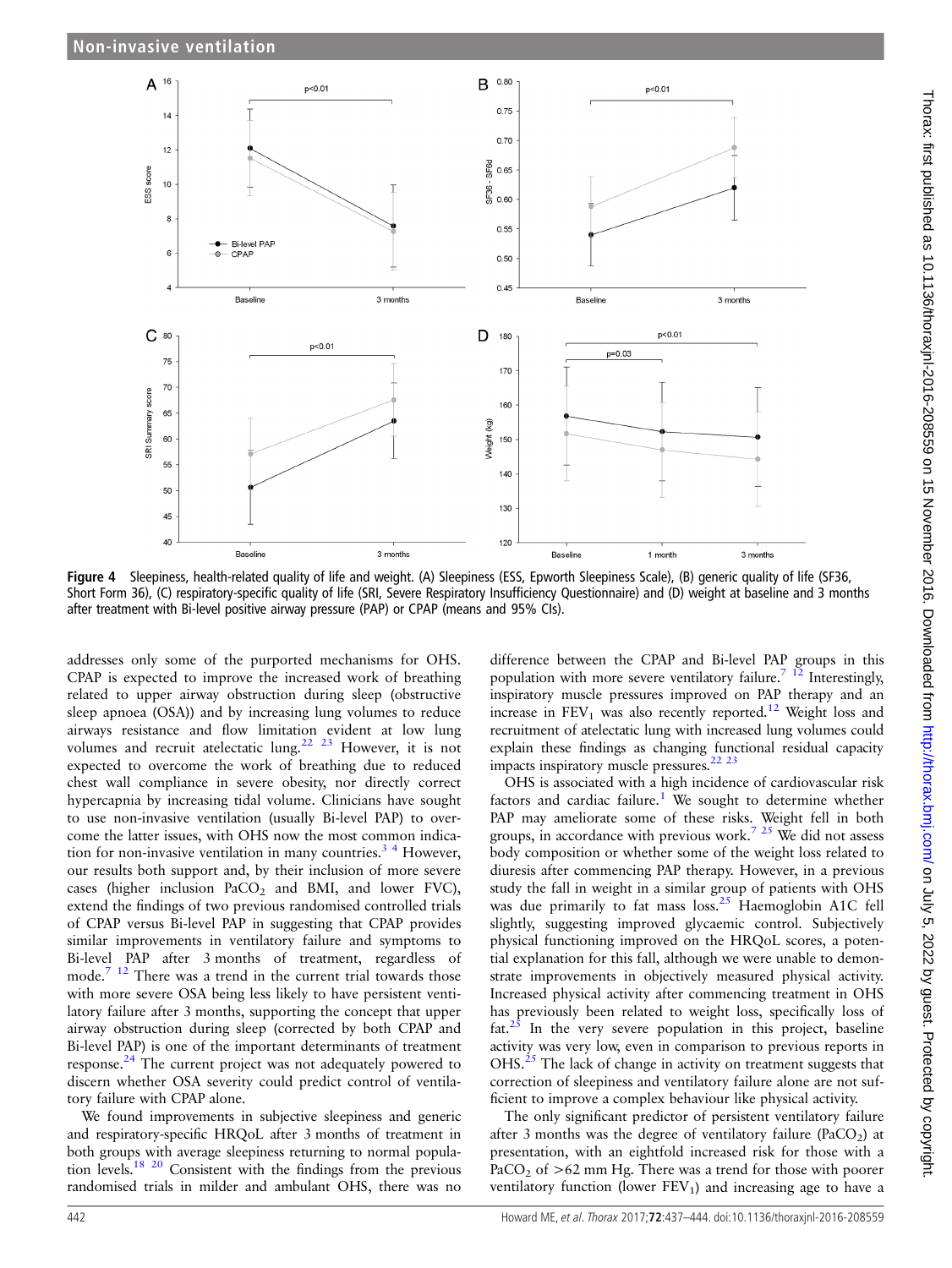<span id="page-6-0"></span>

|                              | <b>Bi-level PAP</b> |                    |                   | <b>CPAP</b>        |                                                  |
|------------------------------|---------------------|--------------------|-------------------|--------------------|--------------------------------------------------|
|                              | <b>Baseline</b>     | 3 months           | <b>Baseline</b>   | 3 months           | p Value                                          |
| Cardiovascular markers       |                     |                    |                   |                    |                                                  |
| Haemoglobin                  | 145(3.6)            | 148 (3.6)          | 145(3.4)          | 140(3.5)           | Group 0.99, time $<$ 0.41<br>Interaction 0.09    |
| Haemoglobin A1C              | 6.79(0.22)          | 6.45(0.22)         | 6.62(0.21)        | 6.50(0.21)         | Group 0.58, time 0.03<br>Interaction 0.28        |
| <b>CRP</b>                   | 10.4(2.1)           | 8.1(2.1)           | 17.3(2.0)         | 11.7(2.0)          | Group 0.02, time <0.25<br>Interaction 0.23       |
| <b>Total cholesterol</b>     | 4.31(0.20)          | 4.96(0.20)         | 4.33(0.19)        | 4.89(0.19)         | Group 0.96, time <0.01<br>Interaction 0.78       |
| <b>HDL</b>                   | 1.04(0.058)         | 1.15(0.058)        | 1.11(0.055)       | 1.12(0.055)        | Group 0.39, time 0.01<br>Interaction 0.09        |
| <b>LDL</b>                   | 2.58(0.18)          | 2.95(0.18)         | 2.55(0.17)        | 2.91(0.17)         | Group 0.90, time 0.06<br>Interaction 0.97        |
| <b>TSH</b>                   | 3.06(0.44)          | 2.43(0.45)         | 2.07(0.43)        | 2.09(0.43)         | Group $0.11$ , time < $0.13$<br>Interaction 0.26 |
| Blood pressure-systolic      | 135(3.7)            | 137(4.1)           | 134(3.8)          | 137(3.8)           | Group 0.80, time 0.63<br>Interaction 0.90        |
| Blood pressure-diastolic     | 77(2.4)             | 78 (2.6)           | 76 (2.4)          | 80(2.4)            | Group 0.58, time 0.93<br>Interaction 0.23        |
| Respiratory muscle pressures |                     |                    |                   |                    |                                                  |
| MIP % predicted              | 56.2(4.7)           | 66.5 (4.8)         | 46.6(4.6)         | 54.6 (4.6)         | Group 0.14, time 0.01<br>Interaction 0.66        |
| MEP % predicted              | 91.3(5.4)           | 85.6(5.6)          | 85.3(5.2)         | 90.9(5.3)          | Group 0.42, time 0.19<br>Interaction 0.006       |
| SNIP % predicted             | 71.7(5.2)           | 81.7(5.2)          | 63.0 $(4.4)$      | 73.6 (4.4)         | Group 0.20, time 0.03<br>Interaction 0.91        |
| Physical activity            |                     |                    |                   |                    |                                                  |
| Sedentary time awake min/day | 937 (35.6)          | 902 (38.2)         | 914 (33.0)        | 872 (32.1)         | Group 0.63, time 0.28<br>Interaction 0.88        |
| MVPA min/day *               | $14.5(4.1 - 33.4)$  | $19.7(2.3 - 34.5)$ | $9.0(2.1 - 29.2)$ | $18.5(7.2 - 42.7)$ | Group 0.63<br><b>Time 0.27</b>                   |
| Steps/day                    | 4135 (689)          | 4332 (730)         | 3847 (635)        | 5059 (621)         | Group $0.76$ , time $p=0.73$<br>Interaction 0.18 |

Values represent estimated marginal means (SE) from mixed model analysis for cardiovascular risk markers, pulmonary function and physical activity, except for \* represents median (IQR). Significance results are for the effects of group (Bi-level PAP vs CPAP), time (baseline vs 3 months) and their interaction.

CRP, C reactive protein; HDL, high-density lipoprotein; LDL, low-density lipoprotein; MEP, maximal expiratory pressure; MIP, maximal inspiratory pressure; MVPA, moderate-to-vigorous physical activity; PAP, positive airways pressure; SNIP, sniff inspiratory pressure; TSH, thyroid-stimulating hormone.

higher risk and, as noted above, those with more frequent obstructive events during sleep tended to have better control of hypercapnia on treatment at 3 months. OHS is associated with a greater degree of ventilatory impairment than is expected for the degree of obesity alone, possibly due to more central  $\omega$ obesity.<sup>[22](#page-7-0)</sup> This in conjunction with increased airways resistance results in increased work of breathing and it is not surprising that poorer ventilatory function predicts persistent hypercapnia. Our study population had severe OSA and it is possible that patients with OHS with milder OSA may respond differently to CPAP in comparison to Bi-level PAP. Adherence with PAP therapy has previously been related to better control of ventilatory failure, and although we were unable to clearly replicate this finding we observed a similar trend.<sup>[9](#page-7-0)</sup> In retrospective studies, predictors of survival in OHS include age, elevated inflammatory markers and low  $PaO<sub>2</sub>$ .<sup>[15](#page-7-0)</sup> Importantly, improvement in ventilatory failure (fall in  $PaCO<sub>2</sub>$ ) on treatment also predicts improved survival and so this appears to be a useful marker of treatment success.

This project included participants with more severe ventilatory failure and obesity than the previous trials in OHS, but still found that CPAP provided similar benefits to Bi-level PAP. Not surprisingly, the pressures required to control upper airway

obstruction were higher than in the trials in milder OHS.<sup>7</sup> <sup>12</sup> Bi-level PAP was applied in ST mode with a high backup rate in an effort to optimise ventilation, hence we are unable to comment as to whether a spontaneous mode would have provided similar effectiveness. Participants were carefully screened for other causes of ventilatory failure, hence the results are only applicable to pure OHS. While the clinical end point of treatment failure was similar in both groups, greater power and longer follow-up would be required to detect subtle differences between the groups and mortality was not addressed. The study was powered to detect a difference of 33% in treatment failure (assuming 40% treatment failure in the CPAP group), which appeared realistic based on published rates of non-adherence and persisting ventilatory failure.<sup>8</sup> <sup>9</sup> <sup>15</sup> <sup>16</sup> <sup>26</sup> <sup>27</sup> The observed between-group difference was 1.5%. The components of treatment failure (non-adherence, hospital admission and severe persistent ventilatory failure) were all considered clinically important. However, at 3 months none of the participants had persisting severe ventilatory failure so this did not contribute to the incidence of treatment failure, while 12% were nonadherent and 11% had hospital admissions. This project assessed cardiovascular risk markers, finding no difference between groups, but not cardiovascular events or cardiac